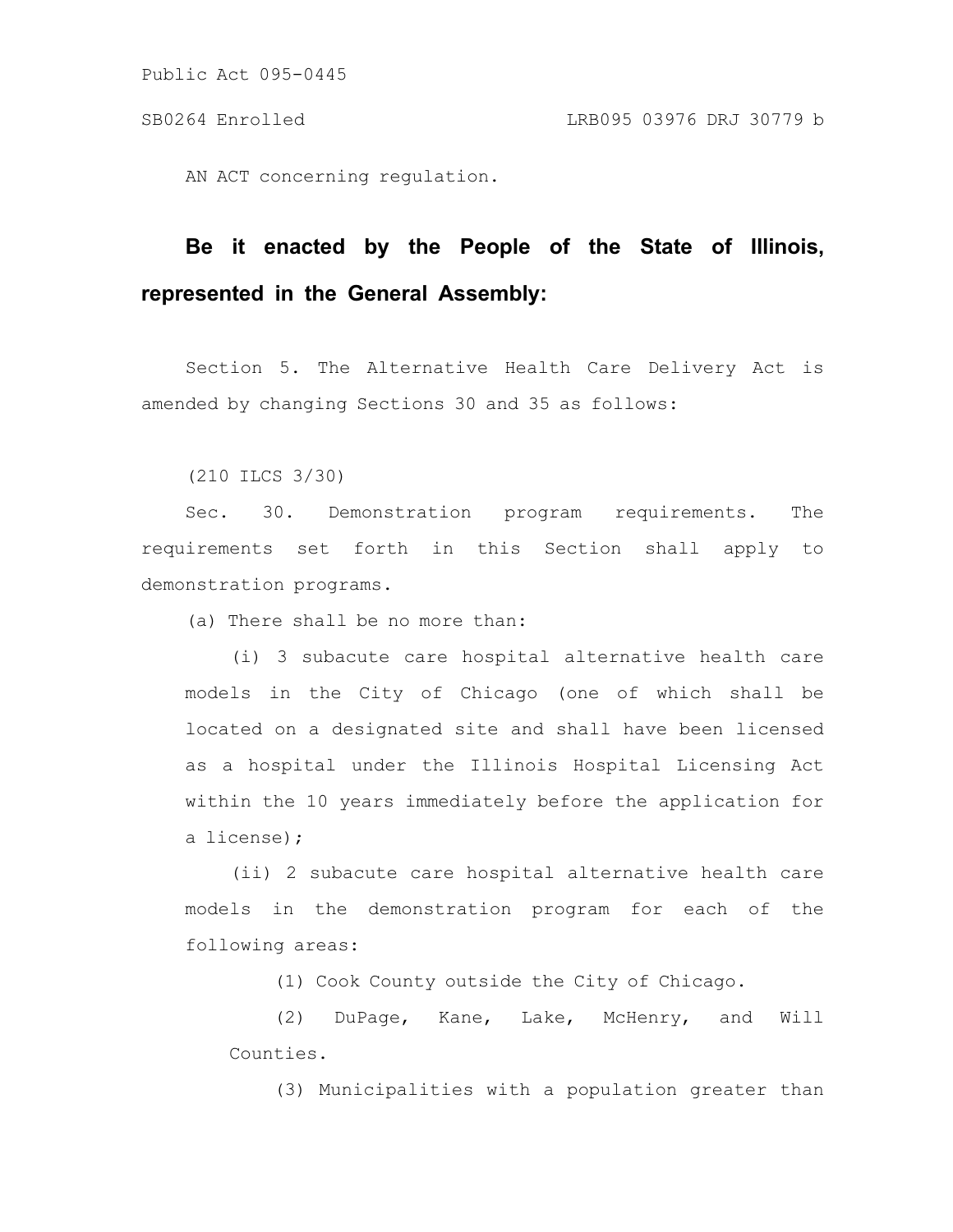50,000 not located in the areas described in item (i) of subsection (a) and paragraphs (1) and (2) of item (ii) of subsection (a); and

(iii) 4 subacute care hospital alternative health care models in the demonstration program for rural areas.

In selecting among applicants for these licenses in rural areas, the Health Facilities Planning Board and the Department shall give preference to hospitals that may be unable for economic reasons to provide continued service to the community in which they are located unless the hospital were to receive an alternative health care model license.

(a-5) There shall be no more than a total of 12 postsurgical recovery care center alternative health care models in the demonstration program, located as follows:

(1) Two in the City of Chicago.

(2) Two in Cook County outside the City of Chicago. At least one of these shall be owned or operated by a hospital devoted exclusively to caring for children.

(3) Two in Kane, Lake, and McHenry Counties.

(4) Four in municipalities with a population of 50,000 or more not located in the areas described in paragraphs  $(1)$ ,  $(2)$ , and  $(3)$ , 3 of which shall be owned or operated by hospitals, at least 2 of which shall be located in counties with a population of less than 175,000, according to the most recent decennial census for which data are available, and one of which shall be owned or operated by an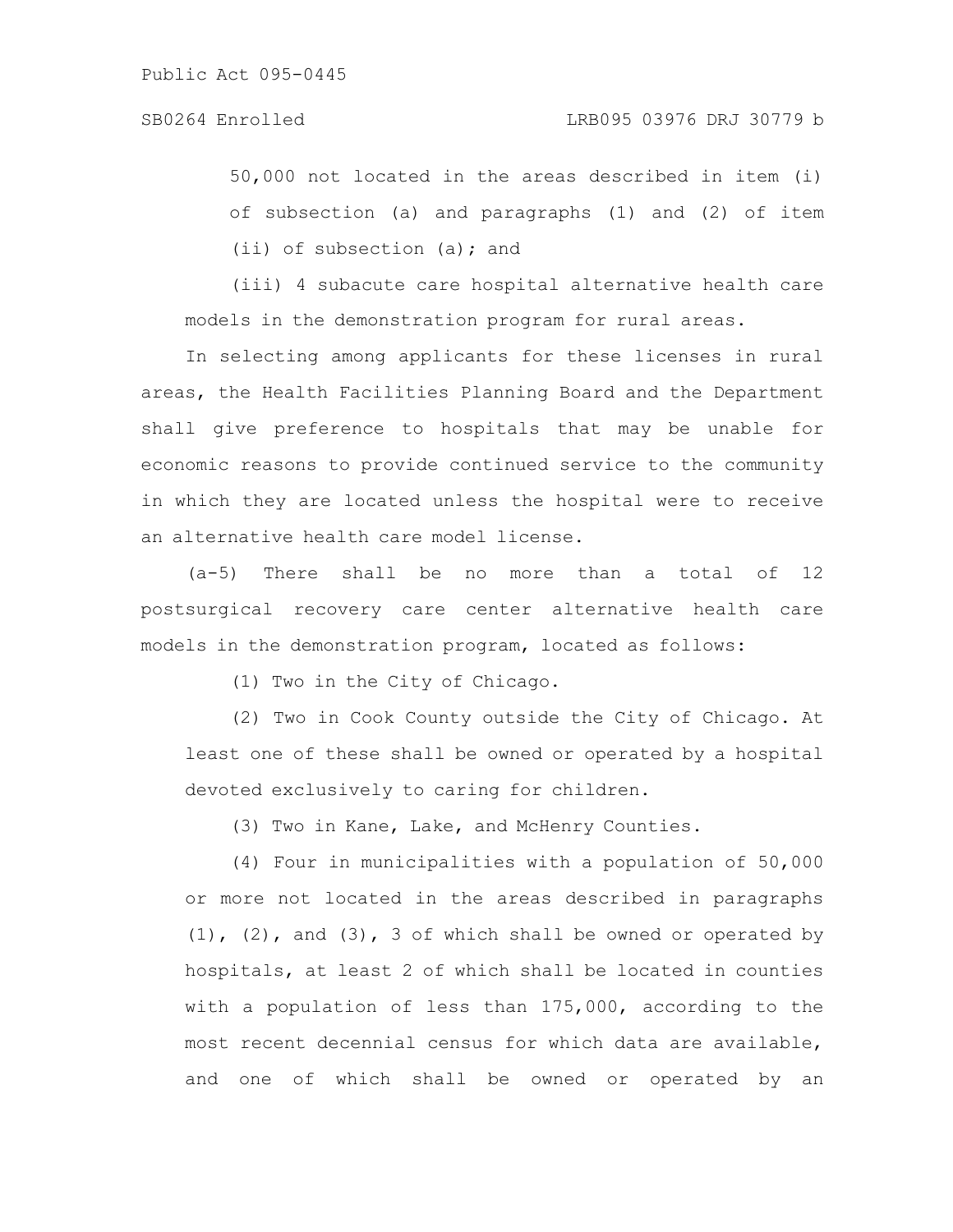### SB0264 Enrolled LRB095 03976 DRJ 30779 b

ambulatory surgical treatment center.

(5) Two in rural areas, both of which shall be owned or operated by hospitals.

There shall be no postsurgical recovery care center alternative health care models located in counties with populations greater than 600,000 but less than 1,000,000. A proposed postsurgical recovery care center must be owned or operated by a hospital if it is to be located within, or will primarily serve the residents of, a health service area in which more than 60% of the gross patient revenue of the hospitals within that health service area are derived from Medicaid and Medicare, according to the most recently available calendar year data from the Illinois Health Care Cost Containment Council. Nothing in this paragraph shall preclude a hospital and an ambulatory surgical treatment center from forming a joint venture or developing a collaborative agreement to own or operate a postsurgical recovery care center.

(a-10) There shall be no more than a total of 8 children's respite care center alternative health care models in the demonstration program, which shall be located as follows:

(1) One in the City of Chicago.

(2) One in Cook County outside the City of Chicago.

(3) A total of 2 in the area comprised of DuPage, Kane, Lake, McHenry, and Will counties.

(4) A total of 2 in municipalities with a population of 50,000 or more and not located in the areas described in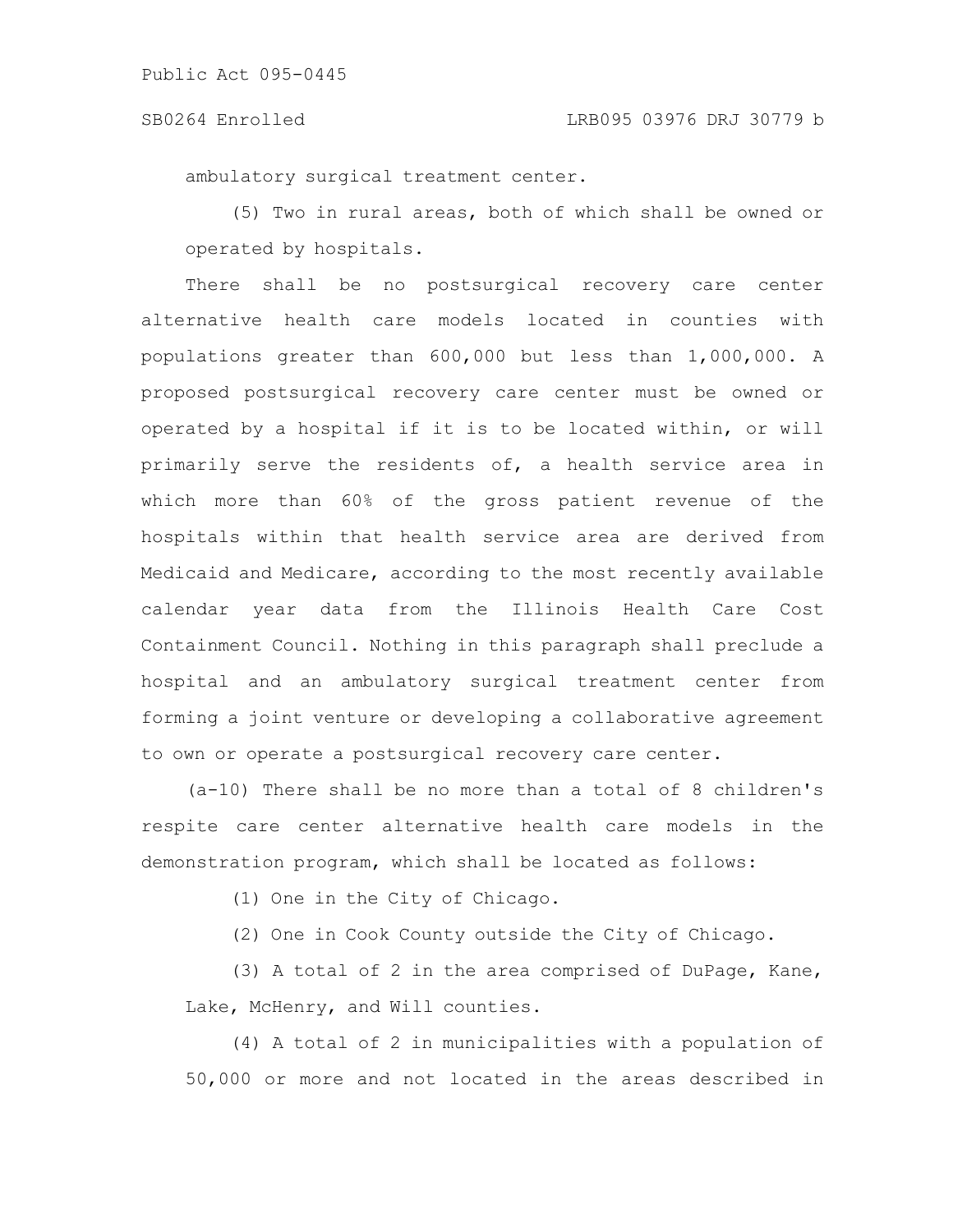### SB0264 Enrolled LRB095 03976 DRJ 30779 b

paragraphs  $(1)$ ,  $(2)$ , or  $(3)$ .

(5) A total of 2 in rural areas, as defined by the Health Facilities Planning Board.

No more than one children's respite care model owned and operated by a licensed skilled pediatric facility shall be located in each of the areas designated in this subsection  $(a-10)$ .

(a-15) There shall be an authorized community-based residential rehabilitation center alternative health care model in the demonstration program. The community-based residential rehabilitation center shall be located in the area of Illinois south of Interstate Highway 70.

(a-20) There shall be an authorized Alzheimer's disease management center alternative health care model in the demonstration program. The Alzheimer's disease management center shall be located in Will County, owned by a not-for-profit entity, and endorsed by a resolution approved by the county board before the effective date of this amendatory Act of the 91st General Assembly.

(a-25) There shall be no more than 10 birth center alternative health care models in the demonstration program, located as follows:

(1) Four in the area comprising Cook, DuPage, Kane, Lake, McHenry, and Will counties, one of which shall be owned or operated by a hospital and one of which shall be owned or operated by a federally qualified health center.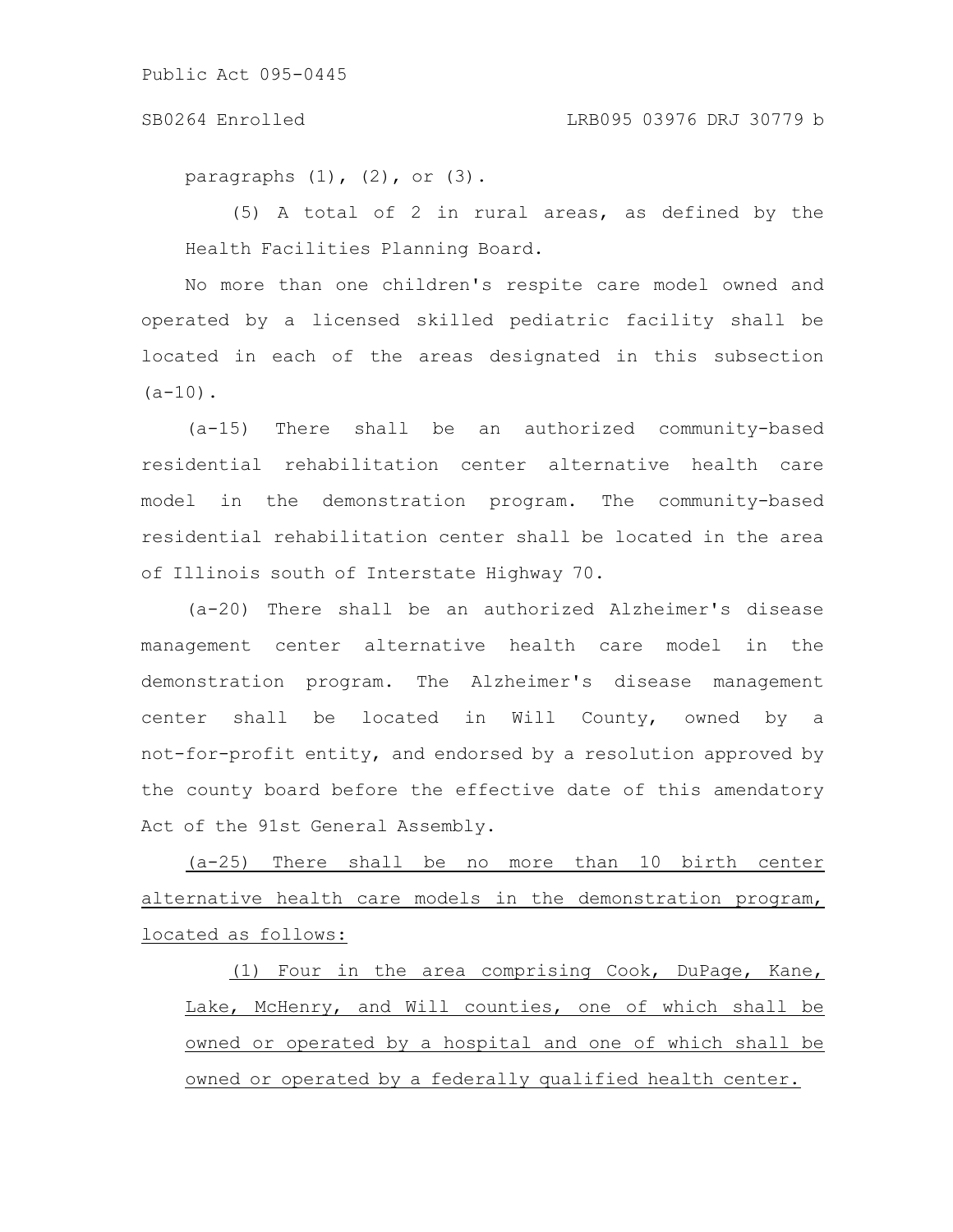(2) Three in municipalities with a population of 50,000 or more not located in the area described in paragraph (1) of this subsection, one of which shall be owned or operated by a hospital and one of which shall be owned or operated by a federally qualified health center.

(3) Three in rural areas, one of which shall be owned or operated by a hospital and one of which shall be owned or operated by a federally qualified health center.

The first 3 birth centers authorized to operate by the Department shall be located in or predominantly serve the residents of a health professional shortage area as determined by the United States Department of Health and Human Services. There shall be no more than 2 birth centers authorized to operate in any single health planning area for obstetric services as determined under the Illinois Health Facilities Planning Act. If a birth center is located outside of a health professional shortage area, (i) the birth center shall be located in a health planning area with a demonstrated need for obstetrical service beds, as determined by the Illinois Health Facilities Planning Board or (ii) there must be a reduction in the existing number of obstetrical service beds in the planning area so that the establishment of the birth center does not result in an increase in the total number of obstetrical service beds in the health planning area.

(b) Alternative health care models, other than a model authorized under subsection  $(a-20)$ , shall obtain a certificate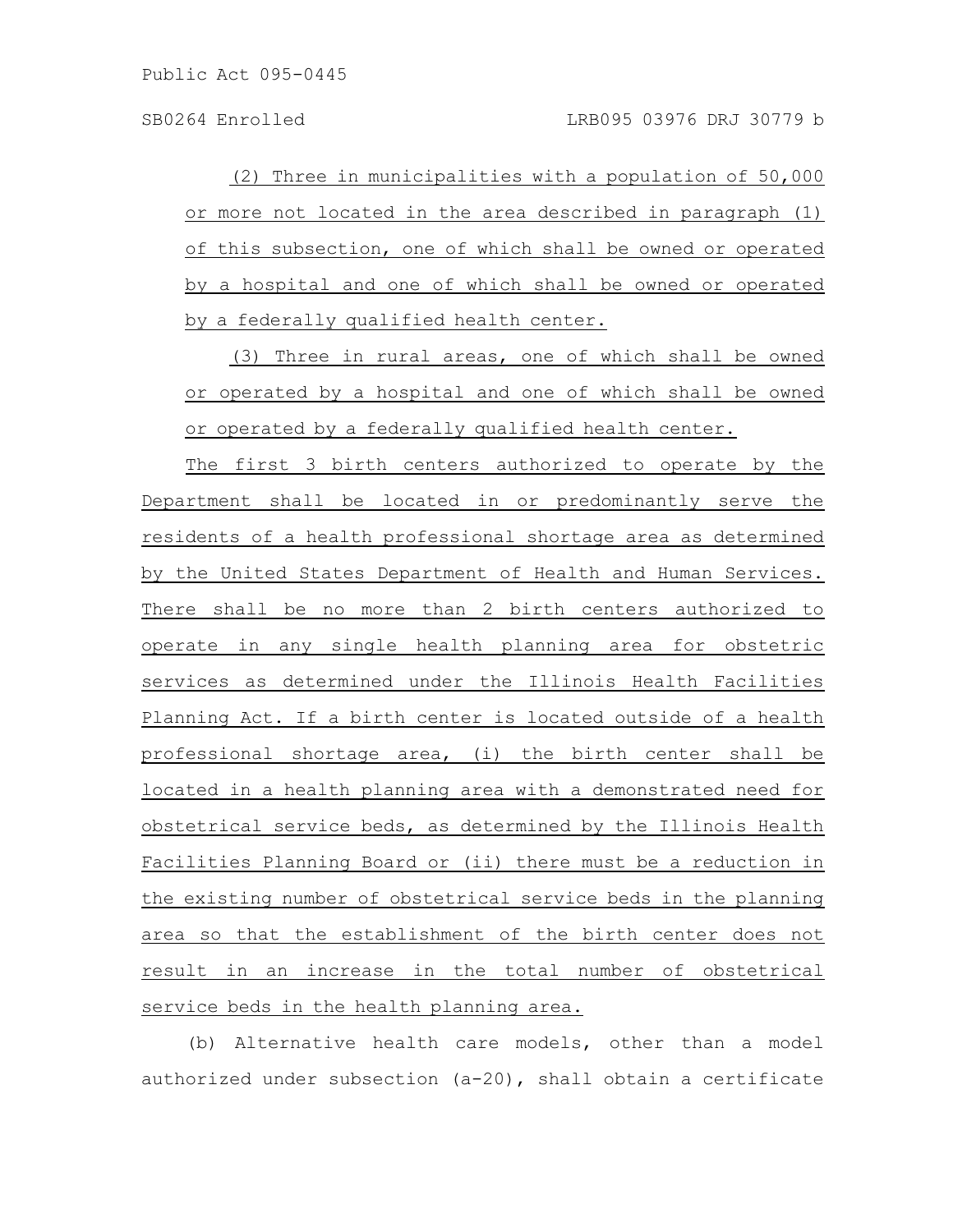of need from the Illinois Health Facilities Planning Board under the Illinois Health Facilities Planning Act before receiving a license by the Department. If, after obtaining its initial certificate of need, an alternative health care delivery model that is a community based residential rehabilitation center seeks to increase the bed capacity of that center, it must obtain a certificate of need from the Illinois Health Facilities Planning Board before increasing the bed capacity. Alternative health care models in medically underserved areas shall receive priority in obtaining a certificate of need.

(c) An alternative health care model license shall be issued for a period of one year and shall be annually renewed if the facility or program is in substantial compliance with the Department's rules adopted under this Act. A licensed alternative health care model that continues to be in substantial compliance after the conclusion of the demonstration program shall be eligible for annual renewals unless and until a different licensure program for that type of health care model is established by legislation. The Department may issue a provisional license to any alternative health care model that does not substantially comply with the provisions of this Act and the rules adopted under this Act if (i) the Department finds that the alternative health care model has undertaken changes and corrections which upon completion will render the alternative health care model in substantial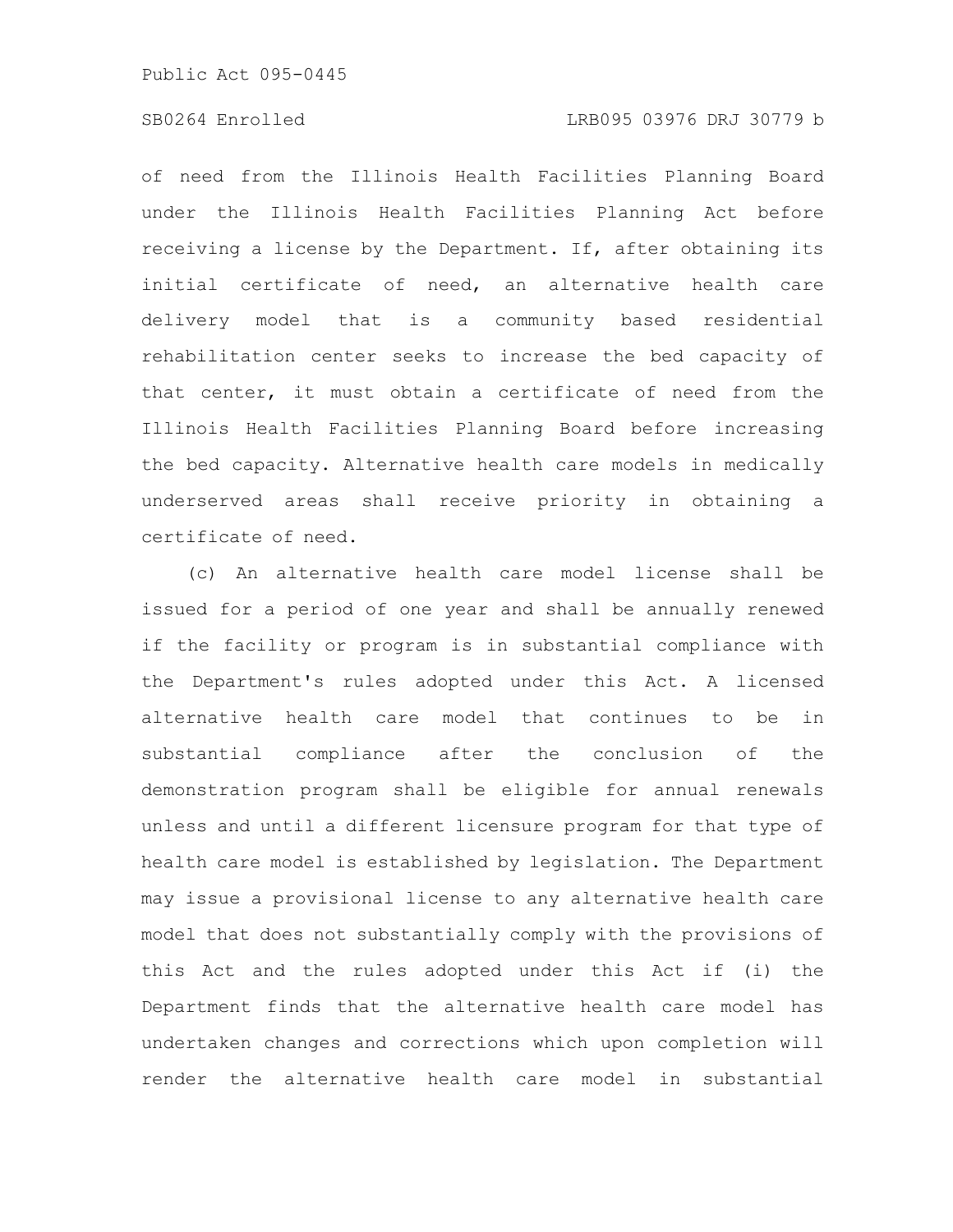# SB0264 Enrolled LRB095 03976 DRJ 30779 b

compliance with this Act and rules and (ii) the health and safety of the patients of the alternative health care model will be protected during the period for which the provisional license is issued. The Department shall advise the licensee of the conditions under which the provisional license is issued, including the manner in which the alternative health care model fails to comply with the provisions of this Act and rules, and the time within which the changes and corrections necessary for the alternative health care model to substantially comply with this Act and rules shall be completed.

(d) Alternative health care models shall seek certification under Titles XVIII and XIX of the federal Social Security Act. In addition, alternative health care models shall provide charitable care consistent with that provided by comparable health care providers in the geographic area.

(d-5) The Department of Healthcare and Family Services (formerly Illinois Department of Public Aid), in cooperation with the Illinois Department of Public Health, shall develop and implement a reimbursement methodology for all facilities participating in the demonstration program. The Department of Healthcare and Family Services Illinois Department of Publie Aid shall keep a record of services provided under the demonstration program to recipients of medical assistance under the Illinois Public Aid Code and shall submit an annual report of that information to the Illinois Department of Public Health.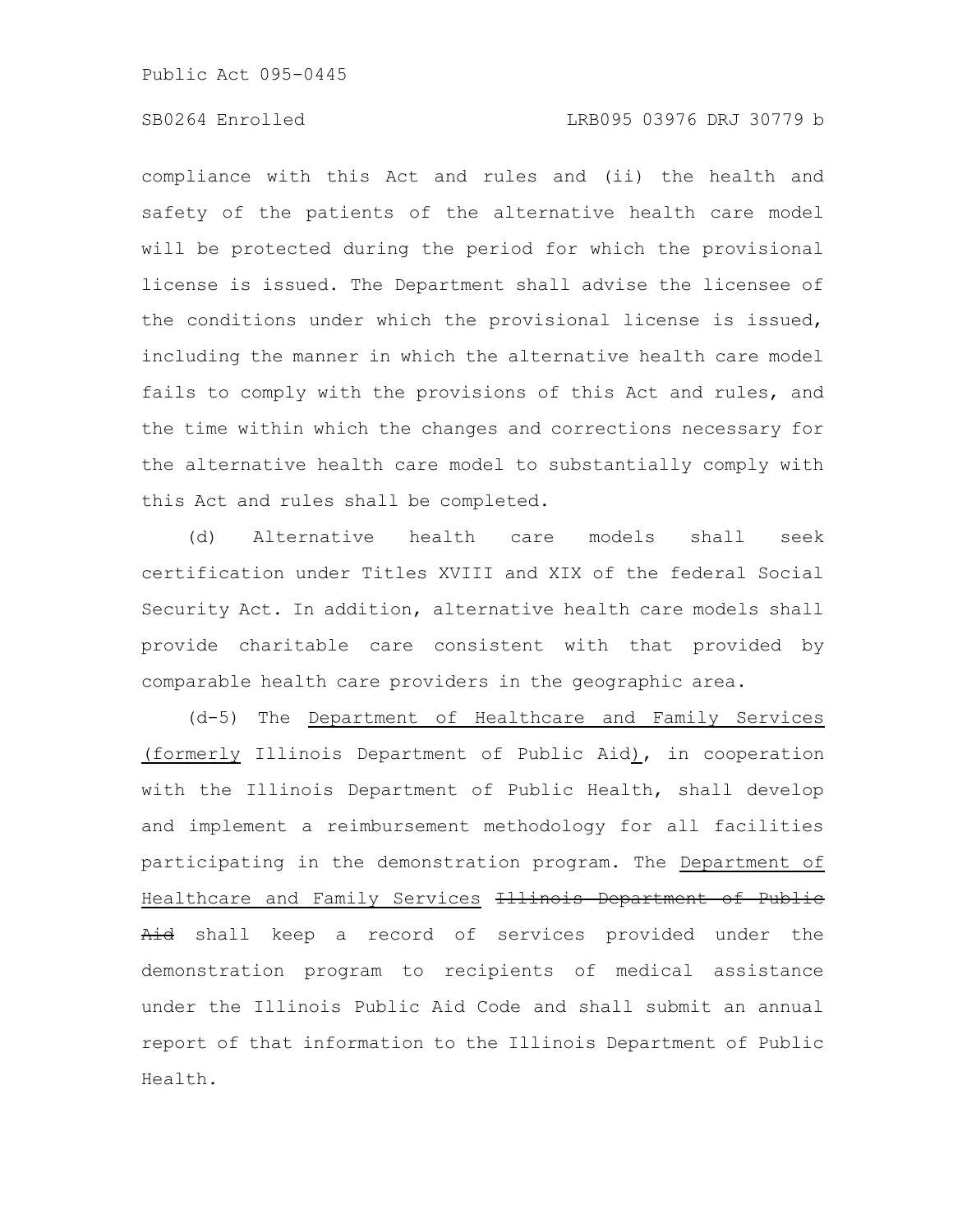# SB0264 Enrolled LRB095 03976 DRJ 30779 b

(e) Alternative health care models shall, to the extent possible, link and integrate their services with nearby health care facilities.

(f) Each alternative health care model shall implement a quality assurance program with measurable benefits and at reasonable cost.

(Source: P.A. 91-65, eff. 7-9-99; 91-838, eff. 6-16-00; revised  $12 - 15 - 05.$ 

(210 ILCS 3/35)

Sec. 35. Alternative health care models authorized. Notwithstanding any other law to the contrary, alternative health care models described in this Section may be established on a demonstration basis.

(1) Alternative health care model; subacute care hospital. A subacute care hospital is a designated site which provides medical specialty care for patients who need a greater intensity or complexity of care than generally provided in a skilled nursing facility but who no longer require acute hospital care. The average length of stay for patients treated in subacute care hospitals shall not be less than 20 days, and for individual patients, the expected length of stay at the time of admission shall not be less than 10 days. Variations from minimum lengths of stay shall be reported to the Department. There shall be no more than 13 subacute care hospitals authorized to operate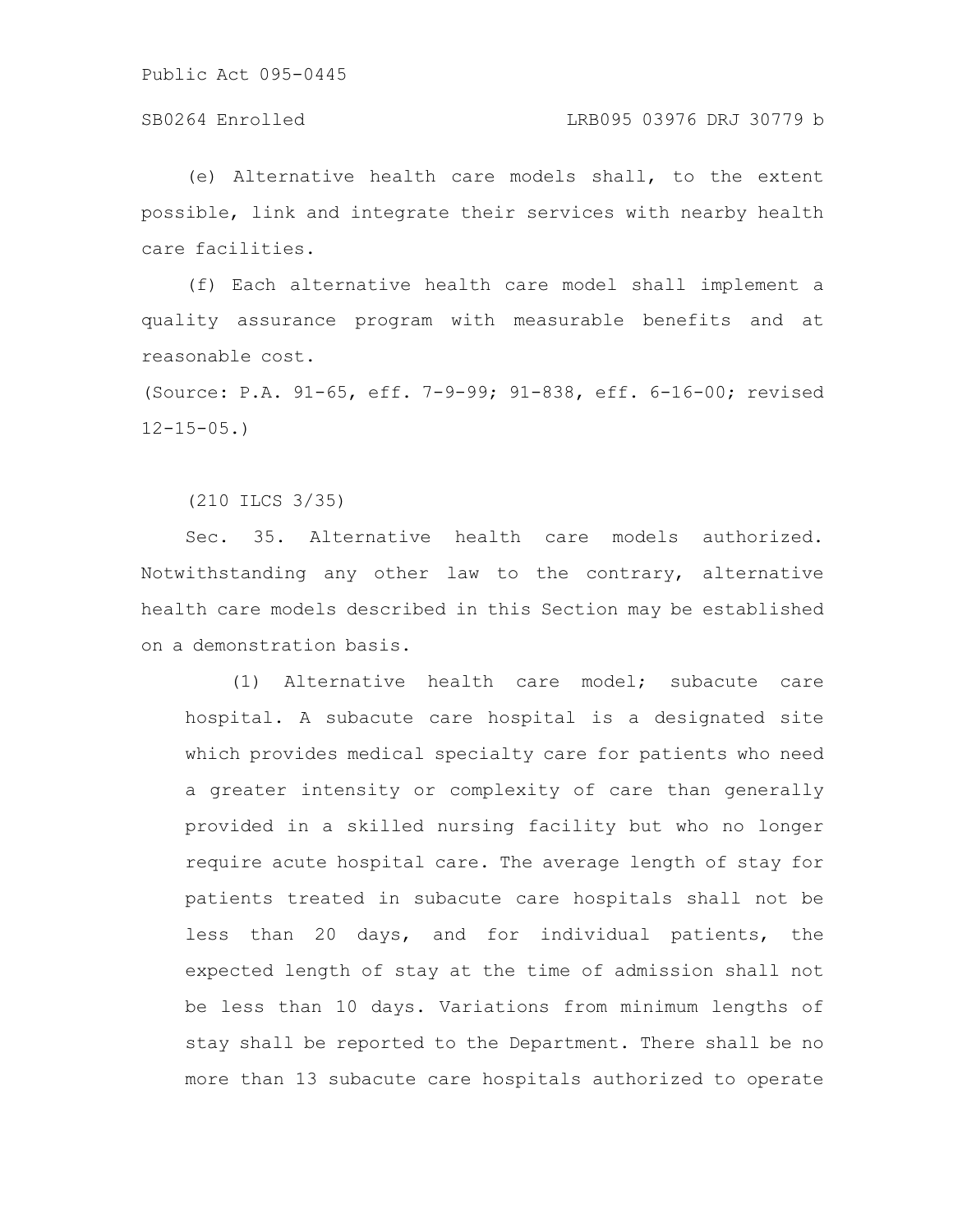by the Department. Subacute care includes physician supervision, registered nursing, and physiological monitoring on a continual basis. A subacute care hospital is either a freestanding building or a distinct physical and operational entity within a hospital or nursing home building. A subacute care hospital shall only consist of beds currently existing in licensed hospitals or skilled nursing facilities, except, in the City of Chicago, on a designated site that was licensed as a hospital under the Illinois Hospital Licensing Act within the 10 years immediately before the application for an alternative health care model license. During the period of operation of the demonstration project, the existing licensed beds shall remain licensed as hospital or skilled nursing facility beds as well as being licensed under this Act. In order to handle cases of complications, emergencies, or exigent circumstances, a subacute care hospital shall maintain a contractual relationship, including a transfer agreement, with a general acute care hospital. If a subacute care model is located in a general acute care hospital, it shall utilize all or a portion of the bed capacity of that existing hospital. In no event shall a subacute care hospital use the word "hospital" in its advertising or marketing activities or represent or hold itself out to the public as a general acute care hospital.

(2) Alternative health care delivery model;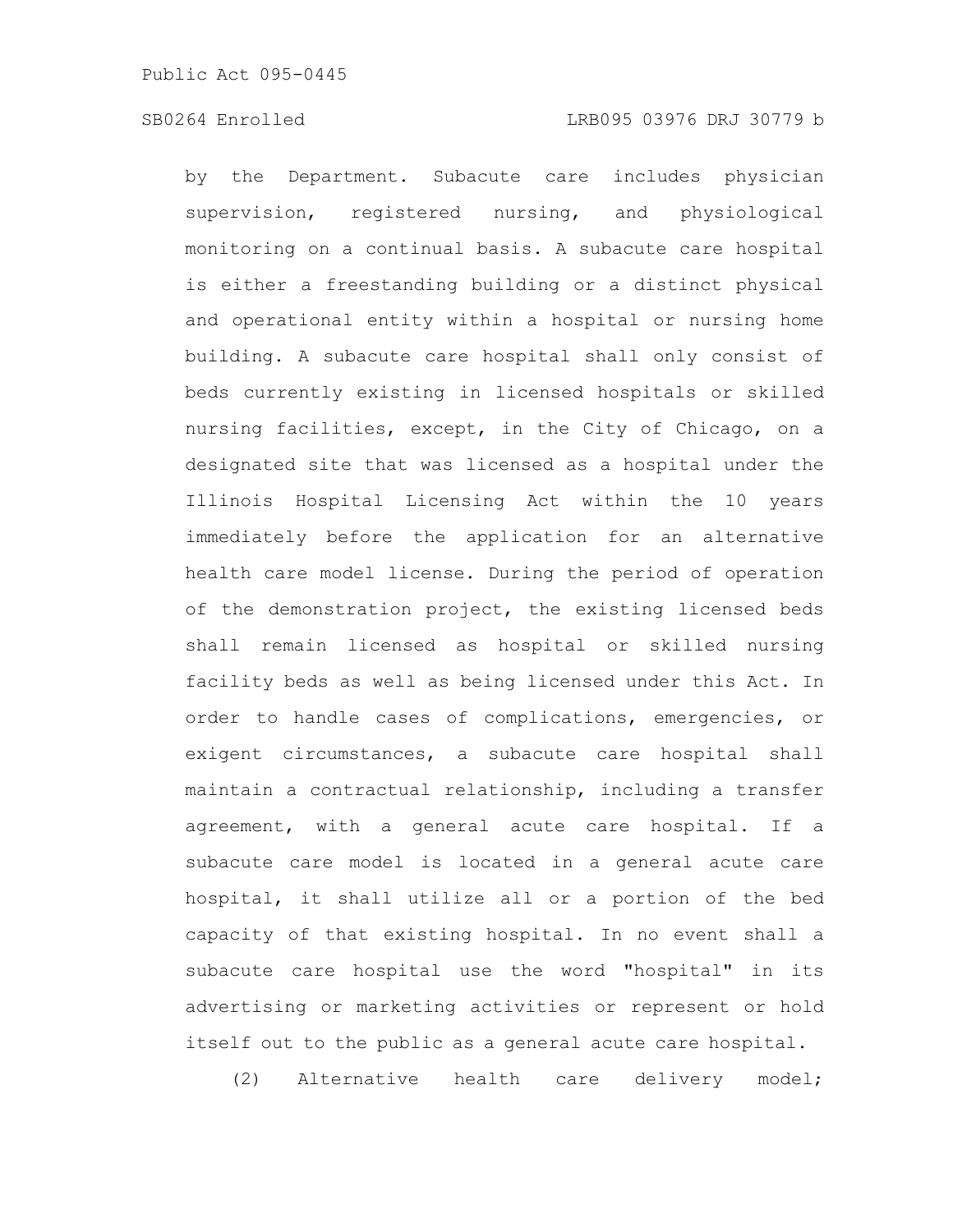postsurgical recovery care center. A postsurgical recovery care center is a designated site which provides postsurgical recovery care for generally healthy patients undergoing surgical procedures that require overnight nursing care, pain control, or observation that would otherwise be provided in an inpatient setting. A postsurgical recovery care center is either freestanding or a defined unit of an ambulatory surgical treatment center or hospital. No facility, or portion of a facility, may participate in a demonstration program as a postsurgical recovery care center unless the facility has been licensed as an ambulatory surgical treatment center or hospital for at least 2 years before August 20, 1993 (the effective date of Public Act 88-441). The maximum length of stay for patients in a postsurgical recovery care center is not to exceed 48 hours unless the treating physician requests an extension of time from the recovery center's medical director on the basis of medical or clinical documentation that an additional care period is required for the recovery of a patient and the medical director approves the extension of time. In no case, however, shall a patient's length of stay in a postsurgical recovery care center be longer than 72 hours. If a patient requires an additional care period after the expiration of the 72-hour limit, the patient shall be transferred to an appropriate facility. Reports on variances from the 48-hour limit shall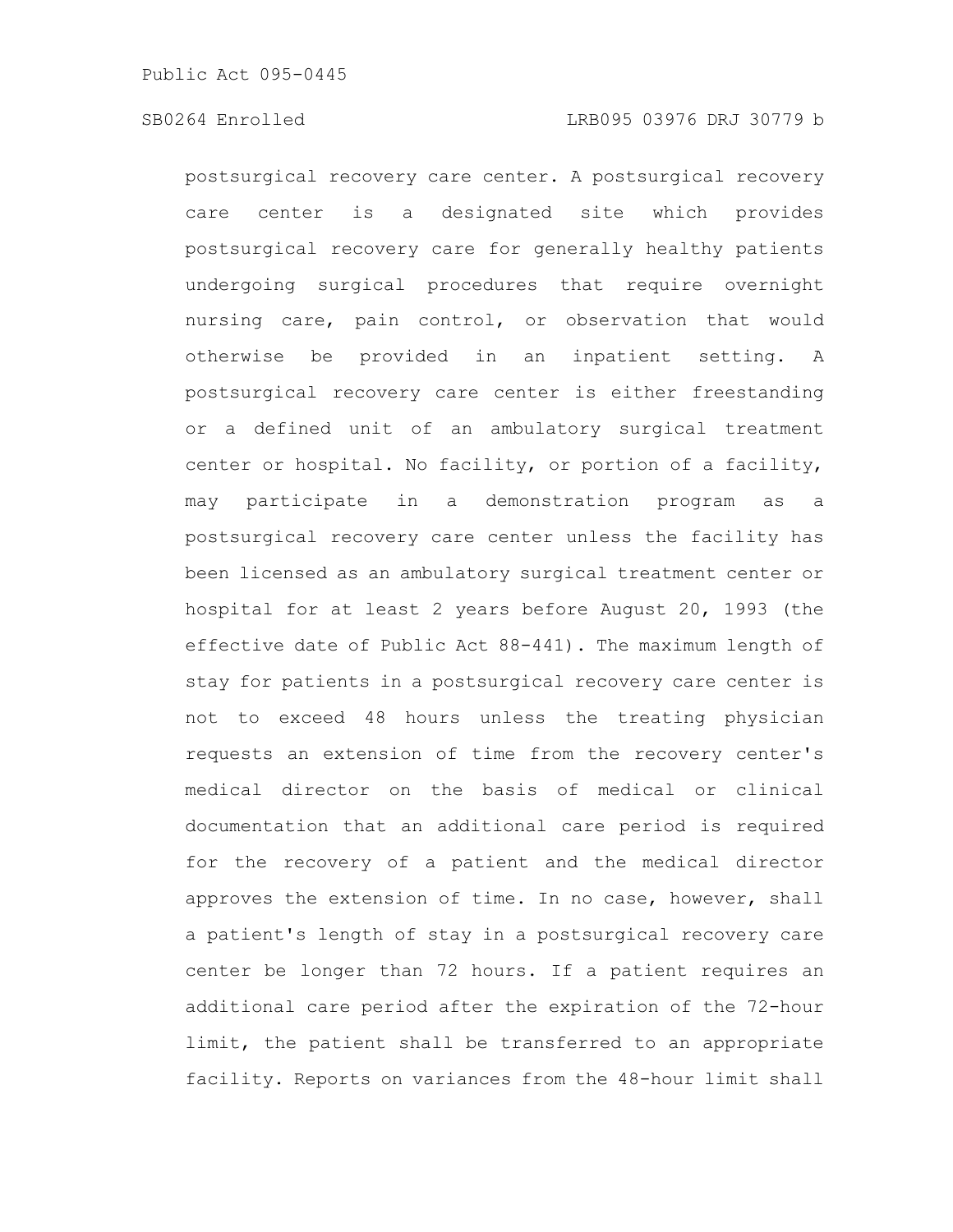be sent to the Department for its evaluation. The reports shall, before submission to the Department, have removed from them all patient and physician identifiers. In order to handle cases of complications, emergencies, or exigent circumstances, every postsurgical recovery care center as defined in this paragraph shall maintain a contractual relationship, including a transfer agreement, with a general acute care hospital. A postsurgical recovery care center shall be no larger than 20 beds. A postsurgical recovery care center shall be located within 15 minutes travel time from the general acute care hospital with which the center maintains a contractual relationship, including a transfer agreement, as required under this paragraph.

No postsurgical recovery care center shall discriminate against any patient requiring treatment because of the source of payment for services, including Medicare and Medicaid recipients.

The Department shall adopt rules to implement the provisions of Public Act 88-441 concerning postsurgical recovery care centers within 9 months after August 20, 1993.

(3) Alternative health care delivery model; children's community-based health care center. A children's community-based health care center model is a designated site that provides nursing care, clinical support services, and therapies for a period of one to 14 days for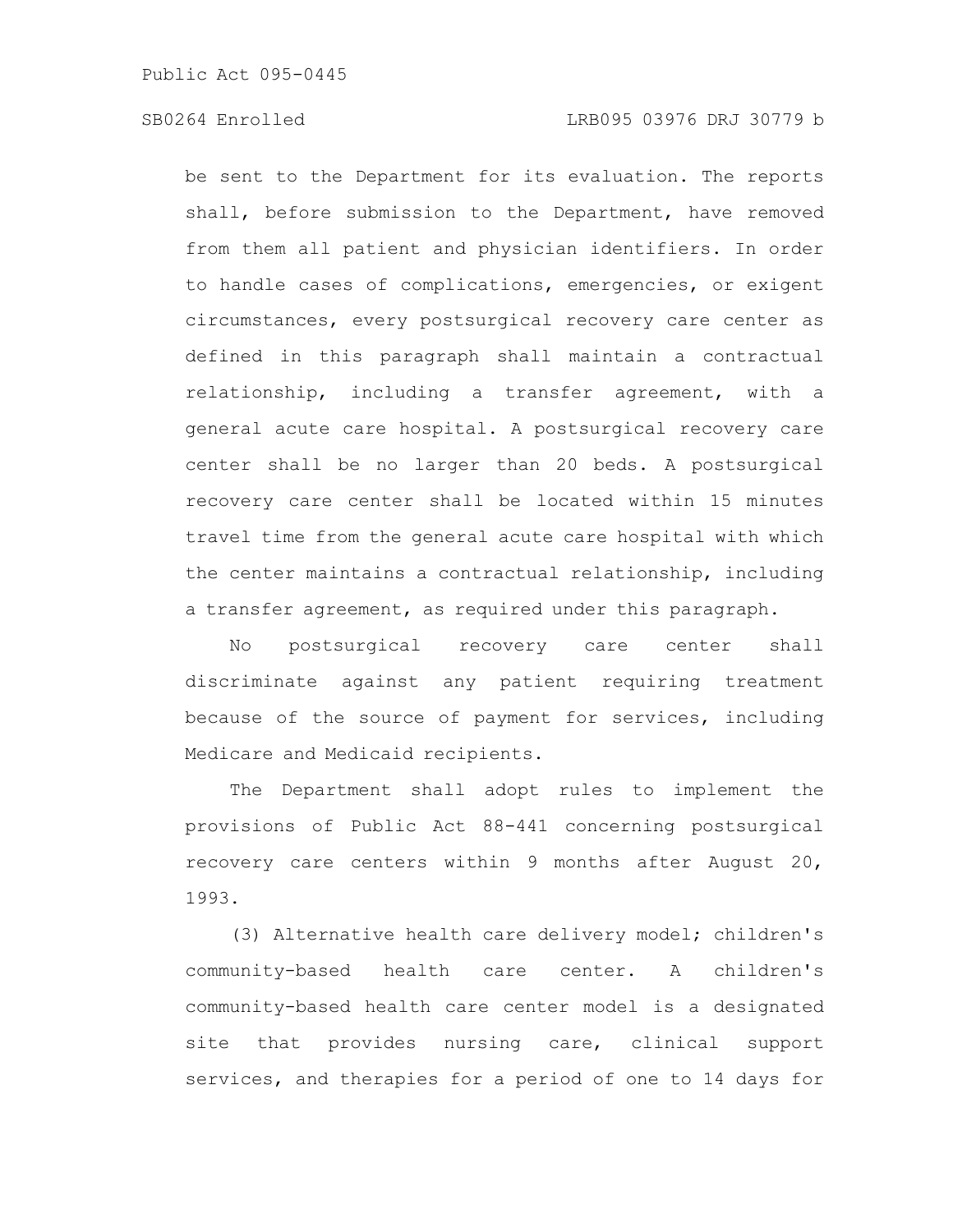short-term stays and 120 days to facilitate transitions to home or other appropriate settings for medically fragile children, technology dependent children, and children with special health care needs who are deemed clinically stable by a physician and are younger than 22 years of age. This care is to be provided in a home-like environment that serves no more than 12 children at a time. Children's community-based health care center services must be available through the model to all families, including those whose care is paid for through the Department of Healthcare and Family Services Public Aid, the Department of Children and Family Services, the Department of Human Services, and insurance companies who cover home health care services or private duty nursing care in the home.

Each children's community-based health care center model location shall be physically separate and apart from any other facility licensed by the Department of Public Health under this or any other Act and shall provide the following services: respite care, registered nursing or licensed practical nursing care, transitional care to facilitate home placement or other appropriate settings and reunite families, medical day care, weekend camps, and diagnostic studies typically done in the home setting.

Coverage for the services provided by the +11inois Department of Healthcare and Family Services Public Aid under this paragraph (3) is contingent upon federal waiver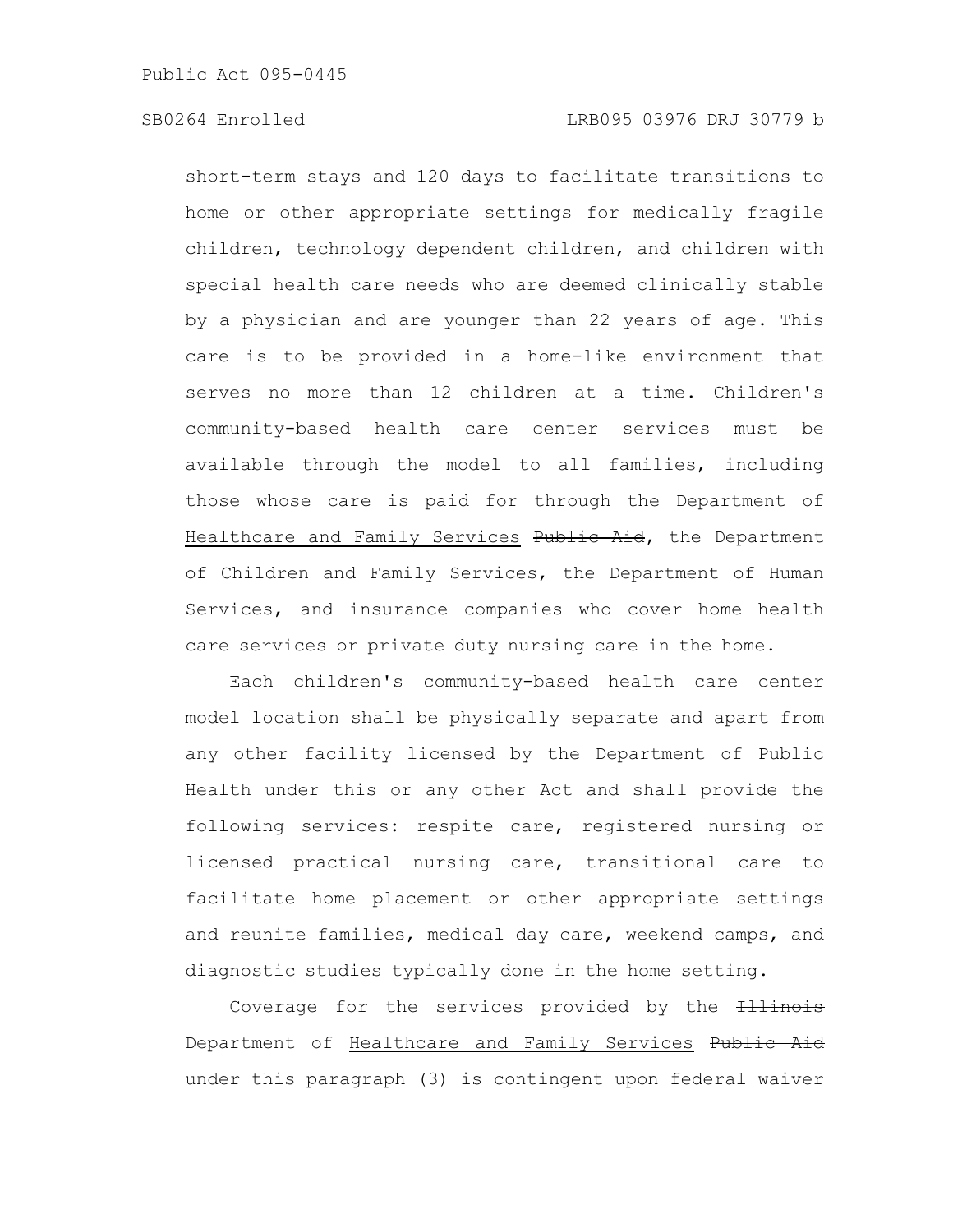approval and is provided only to Medicaid eligible clients participating in the home and community based services waiver designated in Section 1915(c) of the Social Security Act for medically frail and technologically dependent children or children in Department of Children and Family Services foster care who receive home health benefits.

(4) Alternative health care delivery model; community based residential rehabilitation center. A community-based residential rehabilitation center model is a designated site that provides rehabilitation or support, or both, for persons who have experienced severe brain injury, who are medically stable, and who no longer require acute rehabilitative care or intense medical or nursing services. The average length of stay in a community-based residential rehabilitation center shall not exceed 4 months. As an integral part of the services provided, individuals are housed in a supervised living setting while having immediate access to the community. The residential rehabilitation center authorized by the Department may have more than one residence included under the license. A residence may be no larger than 12 beds and shall be located as an integral part of the community. Day treatment or individualized outpatient services shall be provided for persons who reside in their own home. Functional outcome goals shall be established for each individual. Services shall include, but are not limited to, case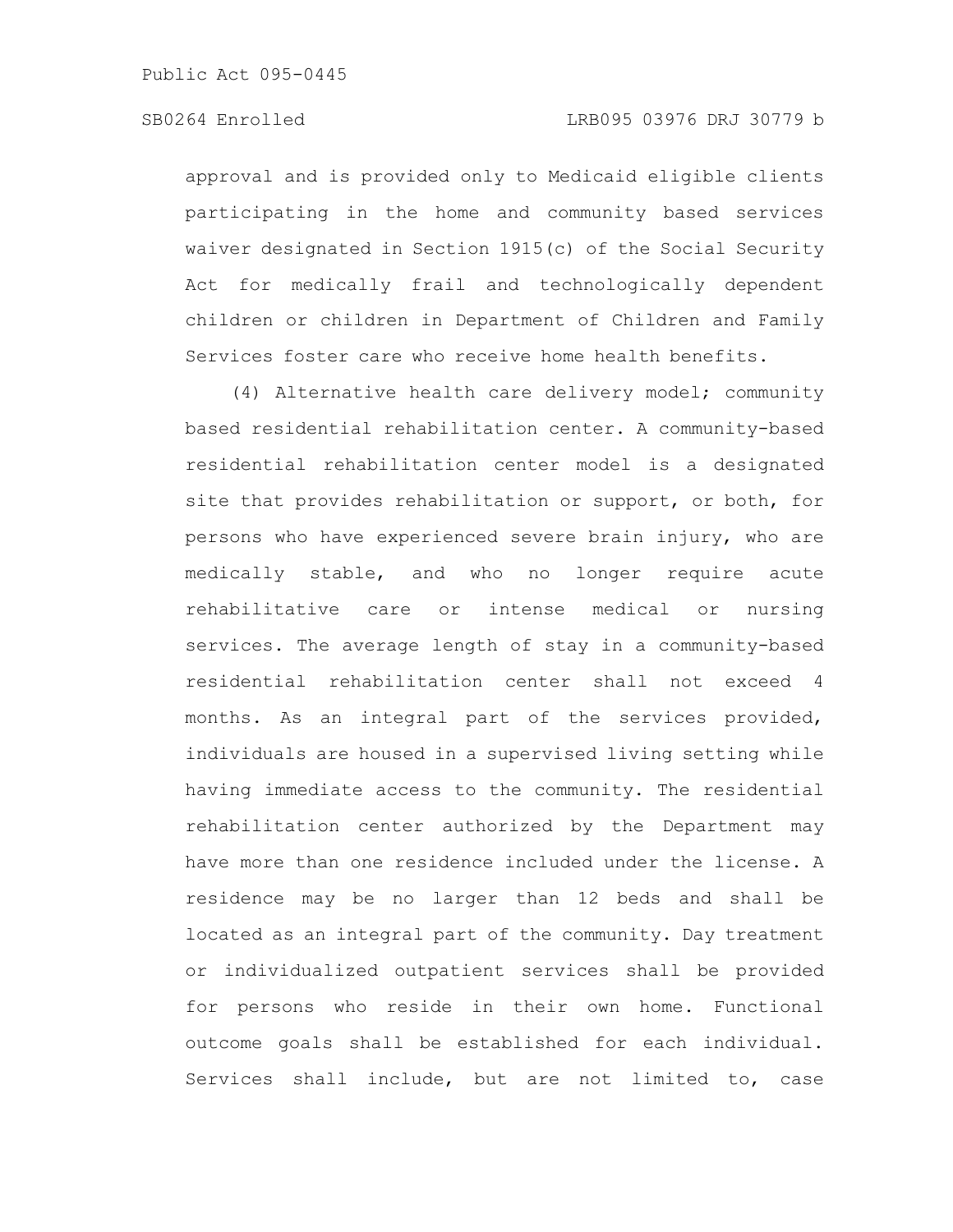# SB0264 Enrolled LRB095 03976 DRJ 30779 b

management, training and assistance with activities of daily living, nursing consultation, traditional therapies (physical, occupational, speech), functional interventions in the residence and community (job placement, shopping, banking, recreation), counseling, self-management strategies, productive activities, and multiple opportunities for skill acquisition and practice throughout the day. The design of individualized program plans shall be consistent with the outcome goals that are established for each resident. The programs provided in this setting shall be accredited by the Commission on Accreditation of Rehabilitation Facilities (CARF). The program shall have been accredited by CARF as a Brain Injury Community-Integrative Program for at least 3 years.

(5) Alternative health care delivery model; Alzheimer's disease management center. An Alzheimer's disease management center model is a designated site that provides a safe and secure setting for care of persons diagnosed with Alzheimer's disease. An Alzheimer's disease management center model shall be a facility separate from any other facility licensed by the Department of Public Health under this or any other Act. An Alzheimer's disease management center shall conduct and document an assessment of each resident every 6 months. The assessment shall include an evaluation of daily functioning, cognitive status, other medical conditions, and behavioral problems.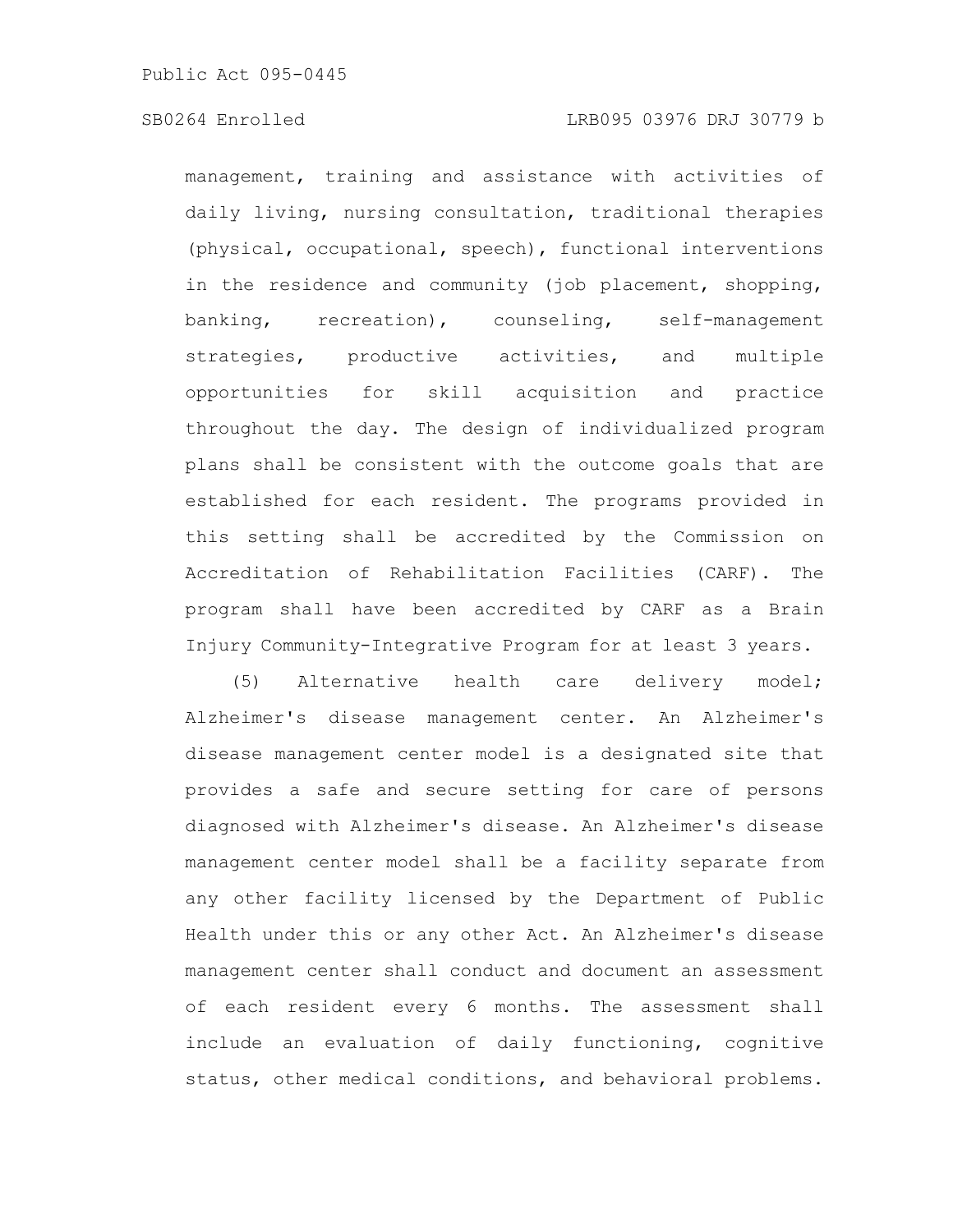An Alzheimer's disease management center shall develop and implement an ongoing treatment plan for each resident. The treatment plan shall have defined goals. The Alzheimer's disease management center shall treat behavioral problems and mood disorders using nonpharmacologic approaches such as environmental modification, task simplification, and other appropriate activities. All staff must have necessary training to care for all stages of Alzheimer's Disease. An Alzheimer's disease management center shall provide education and support for residents and caregivers. The education and support shall include referrals to support organizations for educational materials on community resources, support groups, legal and financial issues, respite care, and future care needs and options. The education and support shall also include a discussion of the resident's need to make advance directives and to identify surrogates for medical and legal decision-making. The provisions of this paragraph establish the minimum level of services that must be provided by an Alzheimer's disease management center. An Alzheimer's disease management center model shall have no more than 100 residents. Nothing in this paragraph (5) shall be construed as prohibiting a person or facility from providing services and care to persons with Alzheimer's disease as otherwise authorized under State law.

(6) Alternative health care delivery model; birth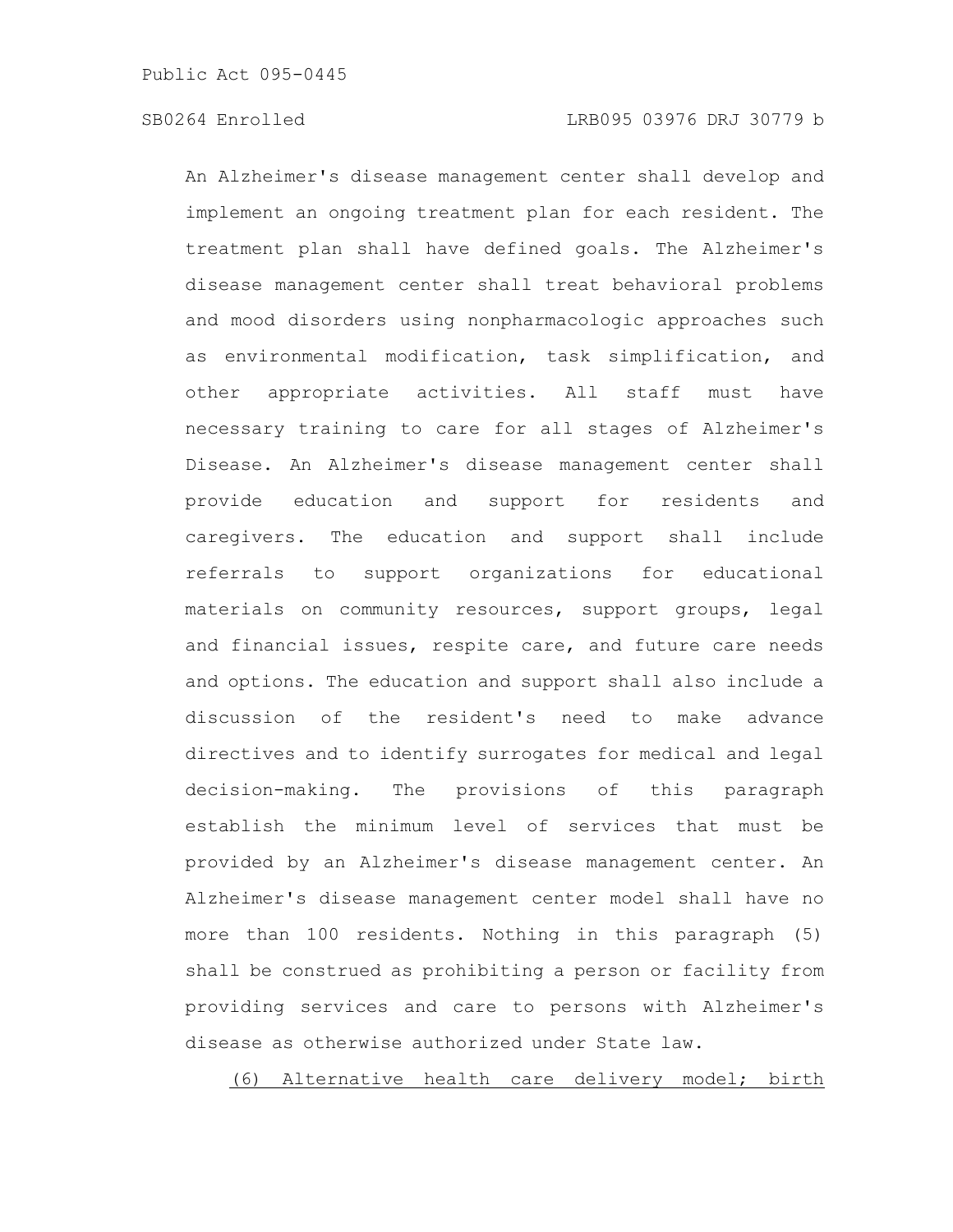center. A birth center shall be exclusively dedicated to serving the childbirth-related needs of women and their newborns and shall have no more than 10 beds. A birth center is a designated site that is away from the mother's usual place of residence and in which births are planned to occur following a normal, uncomplicated, and low-risk pregnancy. A birth center shall offer prenatal care and community education services and shall coordinate these services with other health care services available in the community.

(A) A birth center shall not be separately licensed if it is one of the following:

(1) A part of a hospital; or

(2) A freestanding facility that is physically distinct from a hospital but is operated under a license issued to a hospital under the Hospital Licensing Act.

(B) A separate birth center license shall be required if the birth center is operated as:

(1) A part of the operation of a federally qualified health center as designated by the United States Department of Health and Human Services; or

(2) A facility other than one described in  $subparagnh (A)(1)$ ,  $(A)(2)$ , or  $(B)(1)$  of this paragraph (6) whose costs are reimbursable under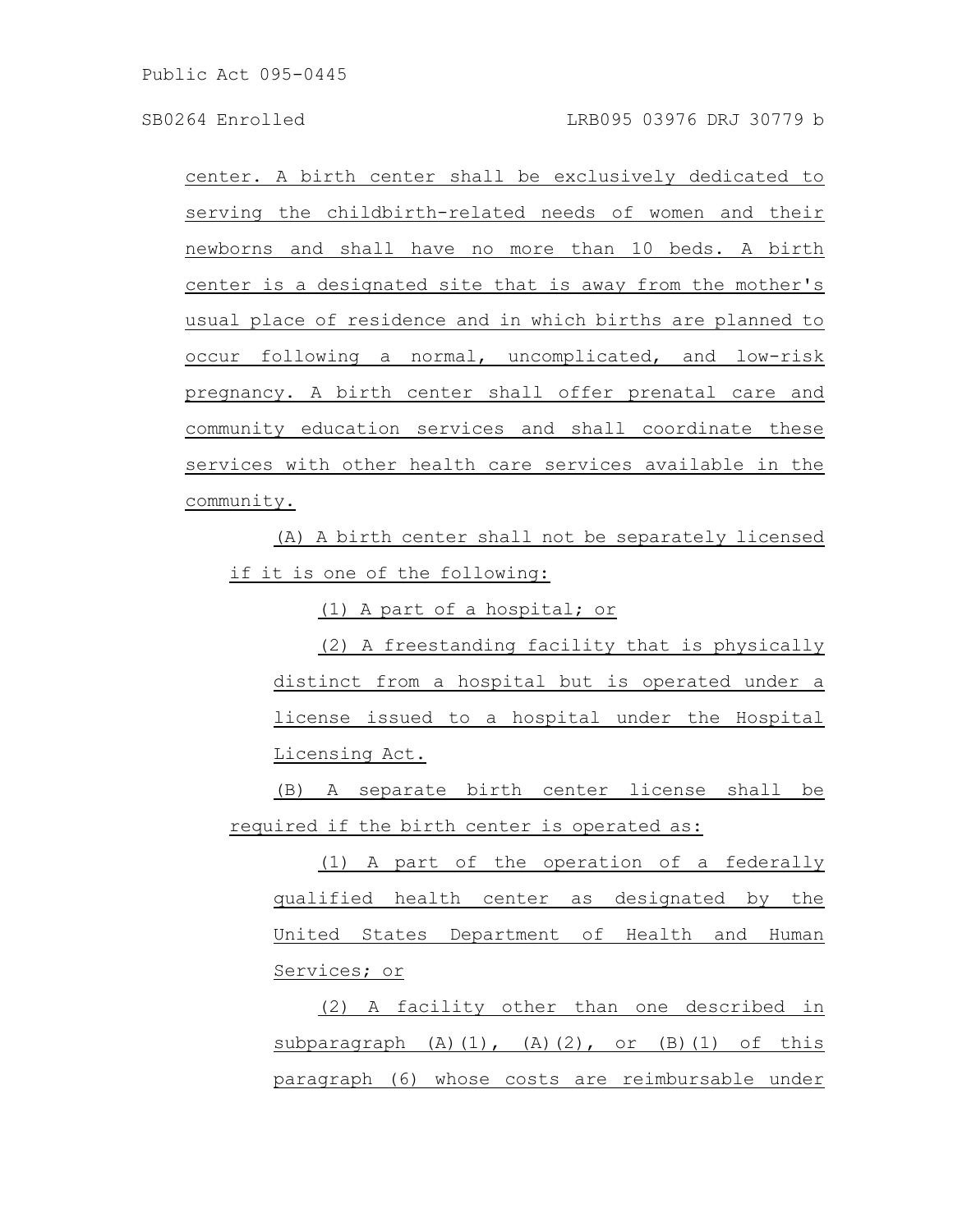Title XIX of the federal Social Security Act.

In adopting rules for birth centers, the Department shall consider: the American Association of Birth Centers' Standards for Freestanding Birth Centers; the American Academy of Pediatrics/American College of Obstetricians and Gynecologists Guidelines for Perinatal Care; and the Regionalized Perinatal Health Care Code. The Department's rules shall stipulate the eligibility criteria for birth center admission. The Department's rules shall stipulate the necessary equipment for emergency care according to the American Association of Birth Centers' standards and any additional equipment deemed necessary by the Department. The Department's rules shall provide for a time period within which each birth center not part of a hospital must become accredited by either the Commission for the Accreditation of Freestanding Birth Centers or The Joint Commission.

A birth center shall be certified to participate in the Medicare and Medicaid programs under Titles XVIII and XIX, respectively, of the federal Social Security Act. To the extent necessary, the Illinois Department of Healthcare and Family Services shall apply for a waiver from the United States Health Care Financing Administration to allow birth centers to be reimbursed under Title XIX of the federal Social Security Act.

A birth center that is not operated under a hospital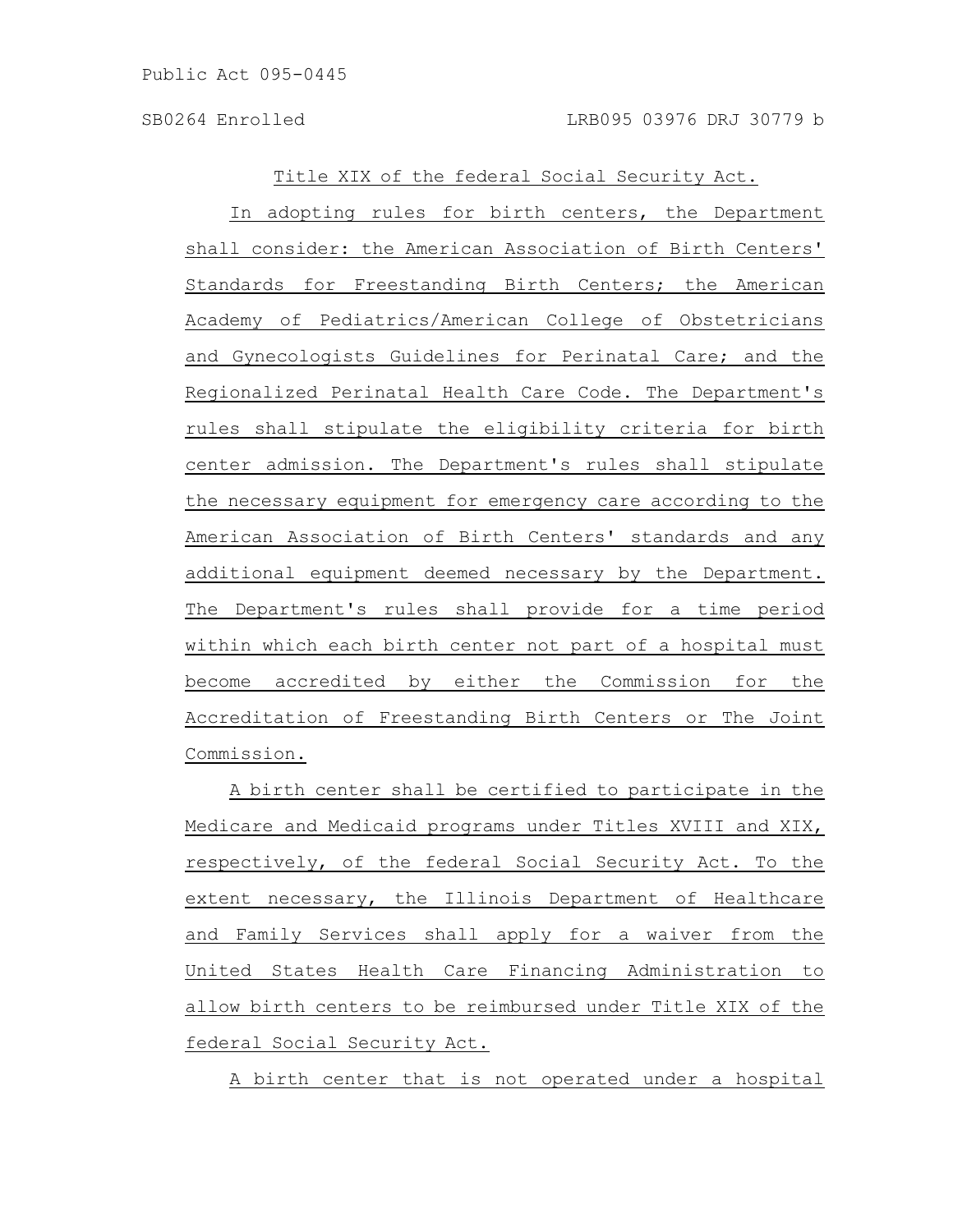license shall be located within a ground travel time distance from the general acute care hospital with which the birth center maintains a contractual relationship, including a transfer agreement, as required under this paragraph, that allows for an emergency caesarian delivery to be started within 30 minutes of the decision a caesarian delivery is necessary. A birth center operating under a hospital license shall be located within a ground travel time distance from the licensed hospital that allows for an emergency caesarian delivery to be started within 30 minutes of the decision a caesarian delivery is necessary.

The services of a medical director physician, licensed to practice medicine in all its branches, who is certified or eligible for certification by the American College of Obstetricians and Gynecologists or the American Board of Osteopathic Obstetricians and Gynecologists or has hospital obstetrical privileges are required in birth centers. The medical director in consultation with the Director of Nursing and Midwifery Services shall coordinate the clinical staff and overall provision of patient care. The medical director or his or her physician designee shall be available on the premises or within a close proximity as defined by rule. The medical director and the Director of Nursing and Midwifery Services shall jointly develop and approve policies defining the criteria to determine which pregnancies are accepted as normal,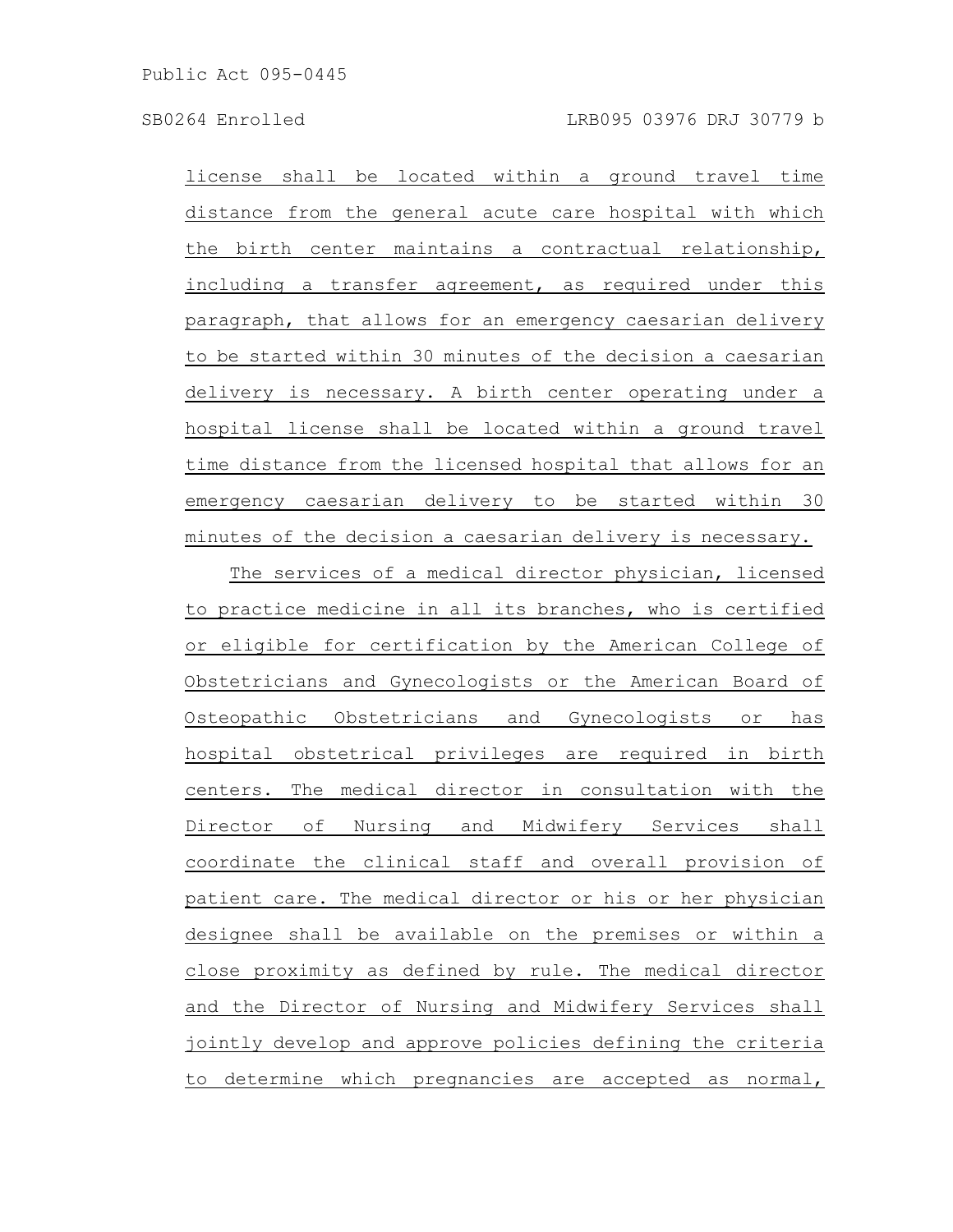uncomplicated, and low-risk, and the anesthesia services available at the center. No general anesthesia may be administered at the center.

If a birth center employs certified nurse midwives, a certified nurse midwife shall be the Director of Nursing and Midwifery Services who is responsible for the development of policies and procedures for services as provided by Department rules.

An obstetrician, family practitioner, or certified nurse midwife shall attend each woman in labor from the time of admission through birth and throughout the immediate postpartum period. Attendance may be delegated only to another physician or certified nurse midwife. Additionally, a second staff person shall also be present at each birth who is licensed or certified in Illinois in a health-related field and under the supervision of the physician or certified nurse midwife in attendance, has specialized training in labor and delivery techniques and care of newborns, and receives planned and ongoing training as needed to perform assigned duties effectively.

The maximum length of stay in a birth center shall be consistent with existing State laws allowing a 48-hour stay or appropriate post-delivery care, if discharged earlier than 48 hours.

A birth center shall participate in the Illinois Perinatal System under the Developmental Disability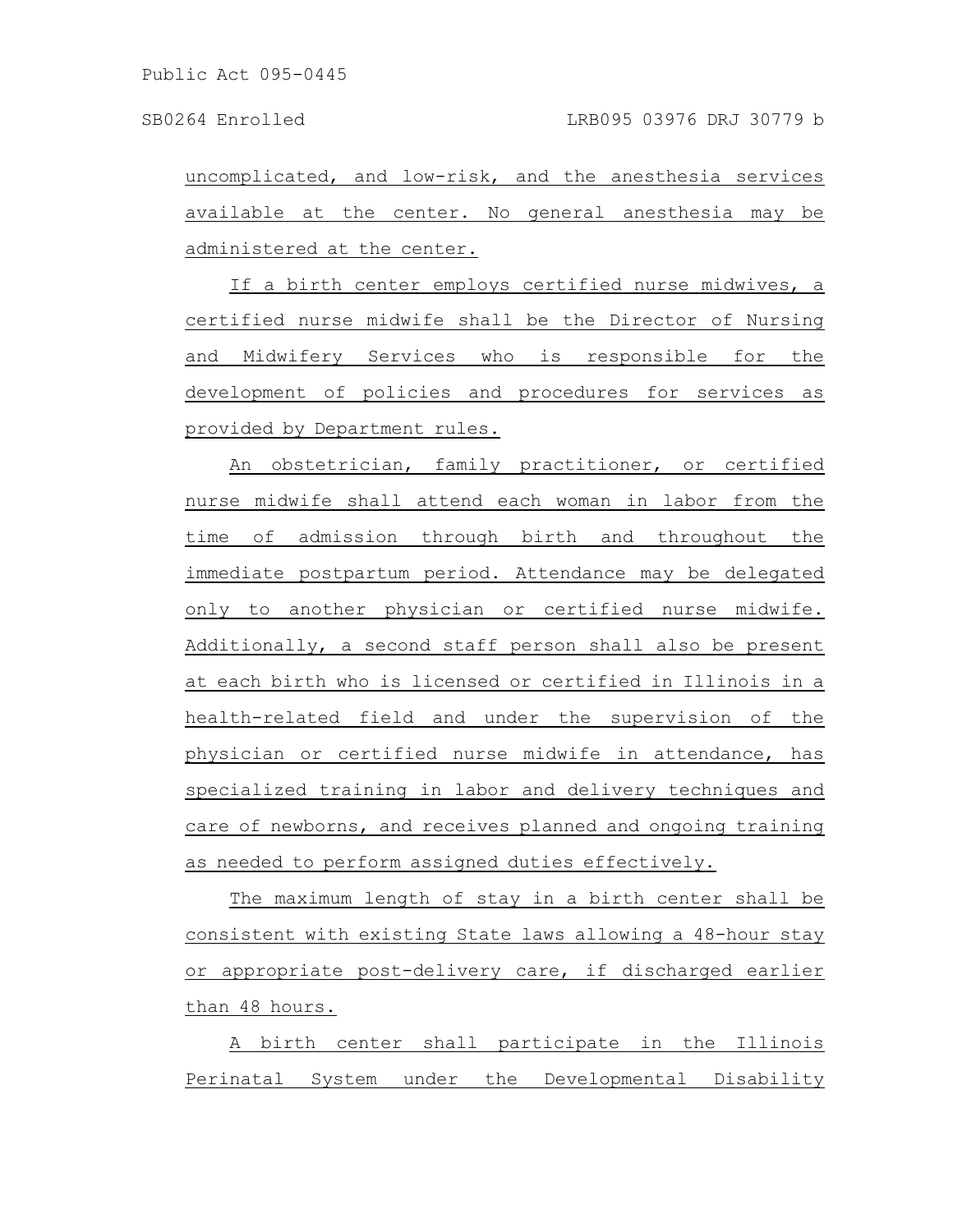Prevention Act. At a minimum, this participation shall require a birth center to establish a letter of agreement with a hospital designated under the Perinatal System. A hospital that operates or has a letter of agreement with a birth center shall include the birth center under its maternity service plan under the Hospital Licensing Act and shall include the birth center in the hospital's letter of agreement with its regional perinatal center.

A birth center may not discriminate against any patient requiring treatment because of the source of payment for services, including Medicare and Medicaid recipients.

No general anesthesia and no surgery may be performed at a birth center. The Department may by rule add birth center patient eligibility criteria or standards as it deems necessary. The Department shall by rule require each birth center to report the information which the Department shall make publicly available, which shall include, but is not limited to, the following:

(i) Birth center ownership.

(ii) Sources of payment for services.

(iii) Utilization data involving patient length of stay.

(iv) Admissions and discharges.

(v) Complications.

(vi) Transfers.

(vii) Unusual incidents.